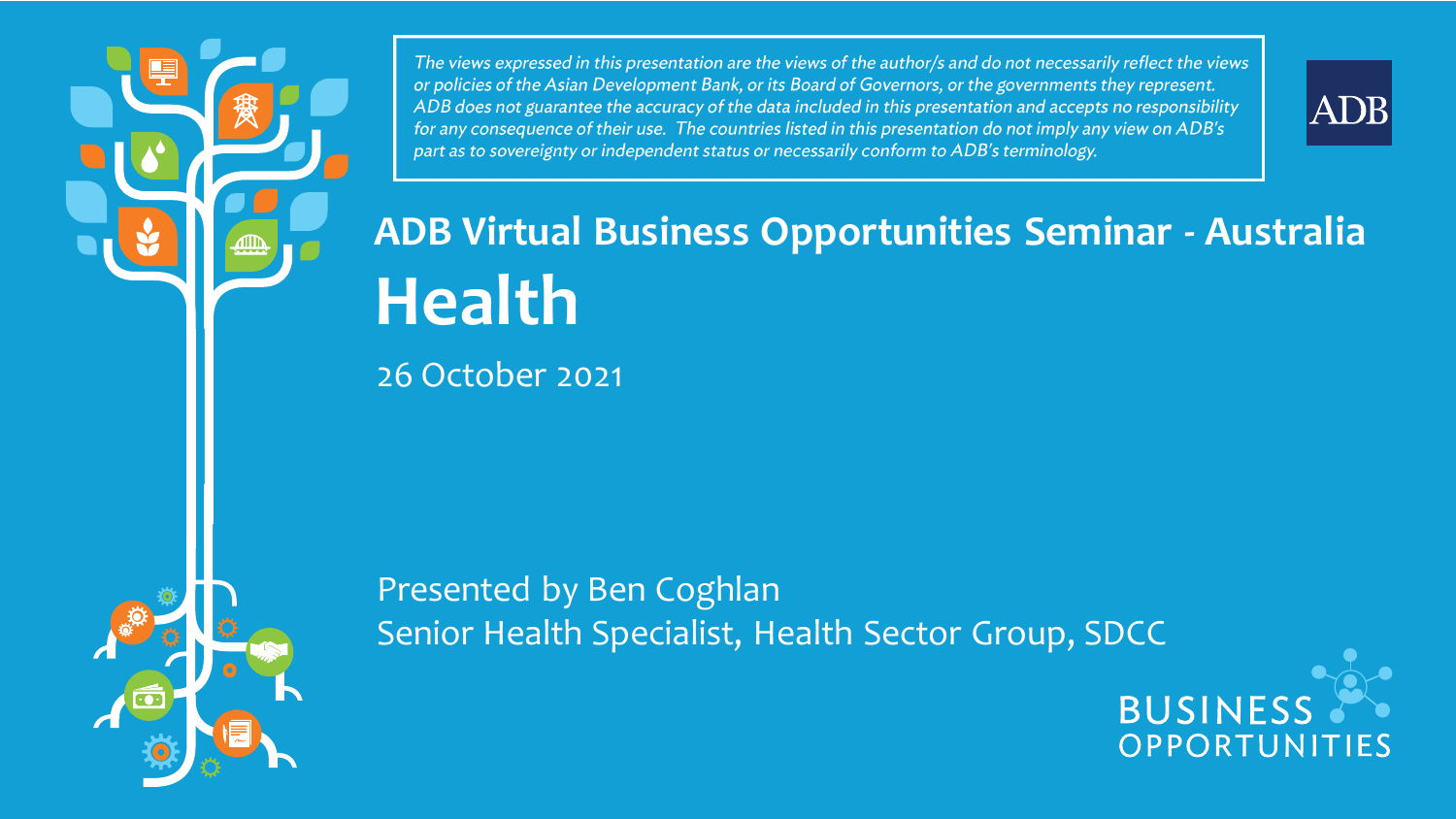

# Health support during the pandemic

- Emergency assistance rapidly mobilised grants and technical assistance
- COVID-19 Pandemic Response Option (CPRO), April 2020 USD 20 billion
	- Supported government economic, health and social protection measures in response to COVID-19
	- Loans of \$1.5 billion each for Philippines + Indonesia, followed by Thailand, Cambodia, Myanmar
- Asia Pacific Vaccine Access Facility USD 9 billion
	- Vaccine procurement
	- Vaccine delivery systems
- Technical assistance health workforce capacity building, risk communications, community mobilisation, vaccine manufacturing
- Regional Vaccine Advisory Group

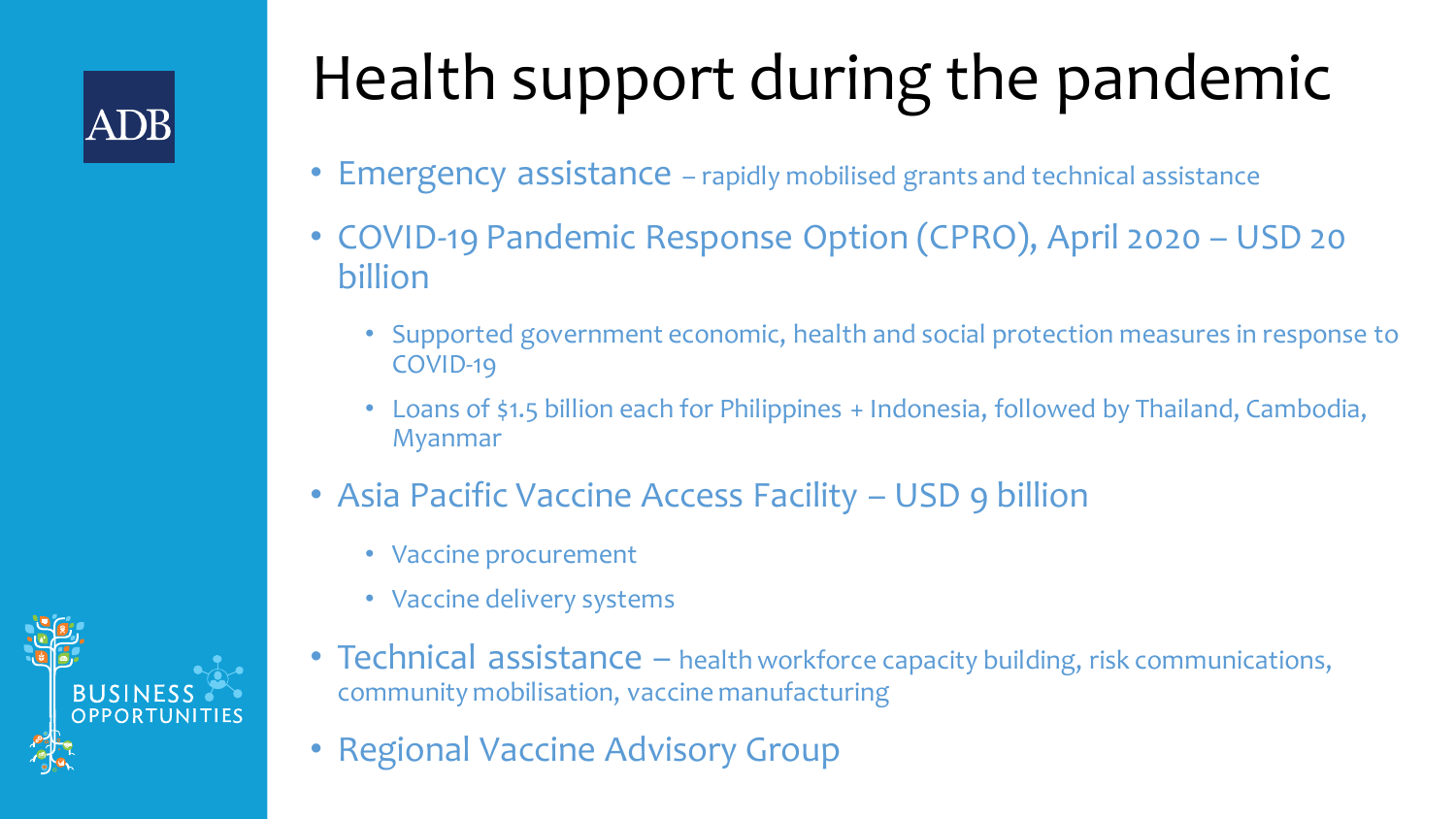# Lingering impacts of the pandemic

- Demand for and utilization of health systems
- Health system supply issues
- Scaling up lessons learned and applying new innovations
- Long-term impacts e.g. fiscal effects, restoring trust, health insurance, endemic COVID-19 with persistent needs for vaccines, therapeutics

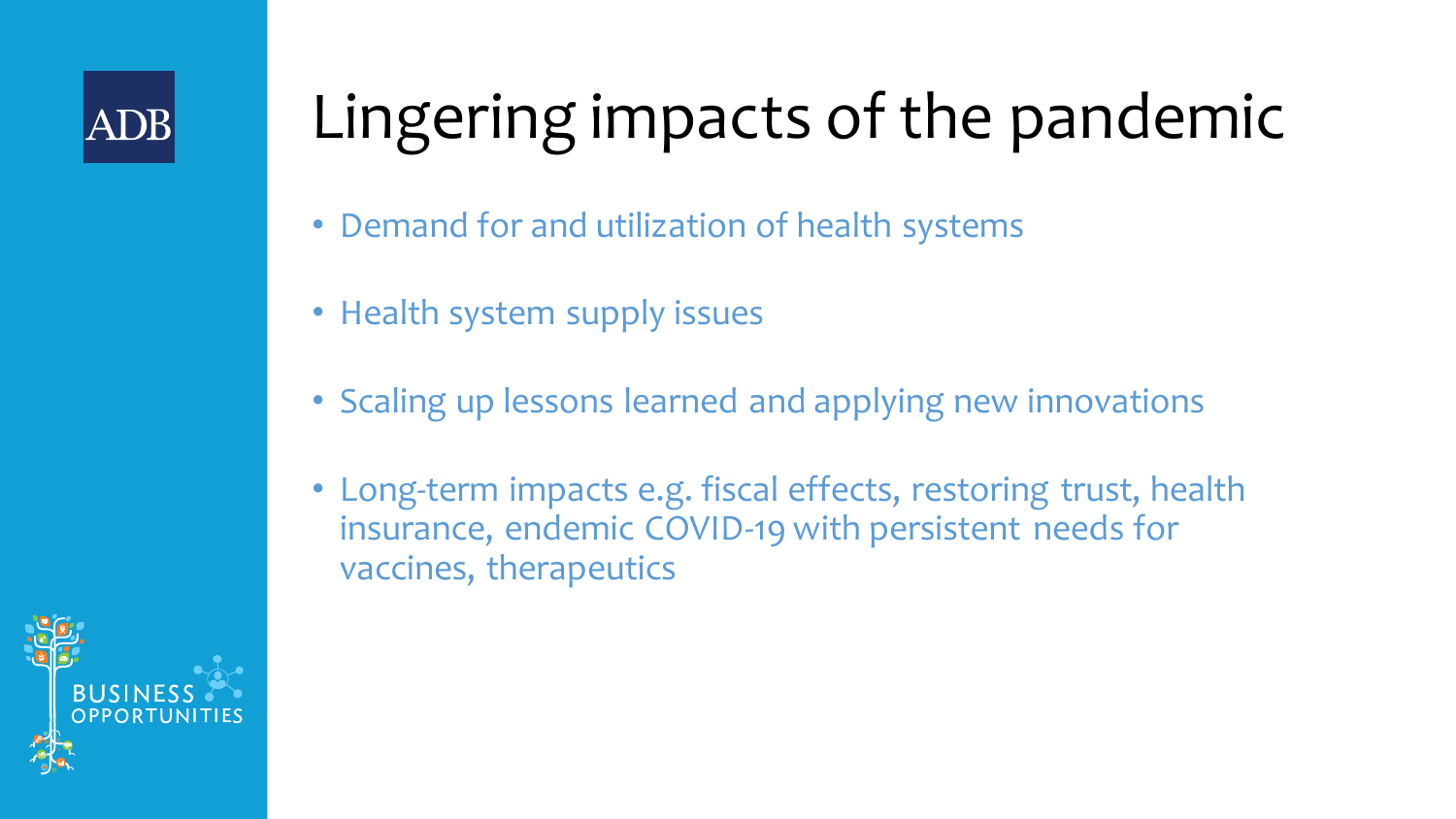

# Continuing trends

- Demographic change
- Urbanization
- Digitalization
- Changing trends in who make health-related decisions

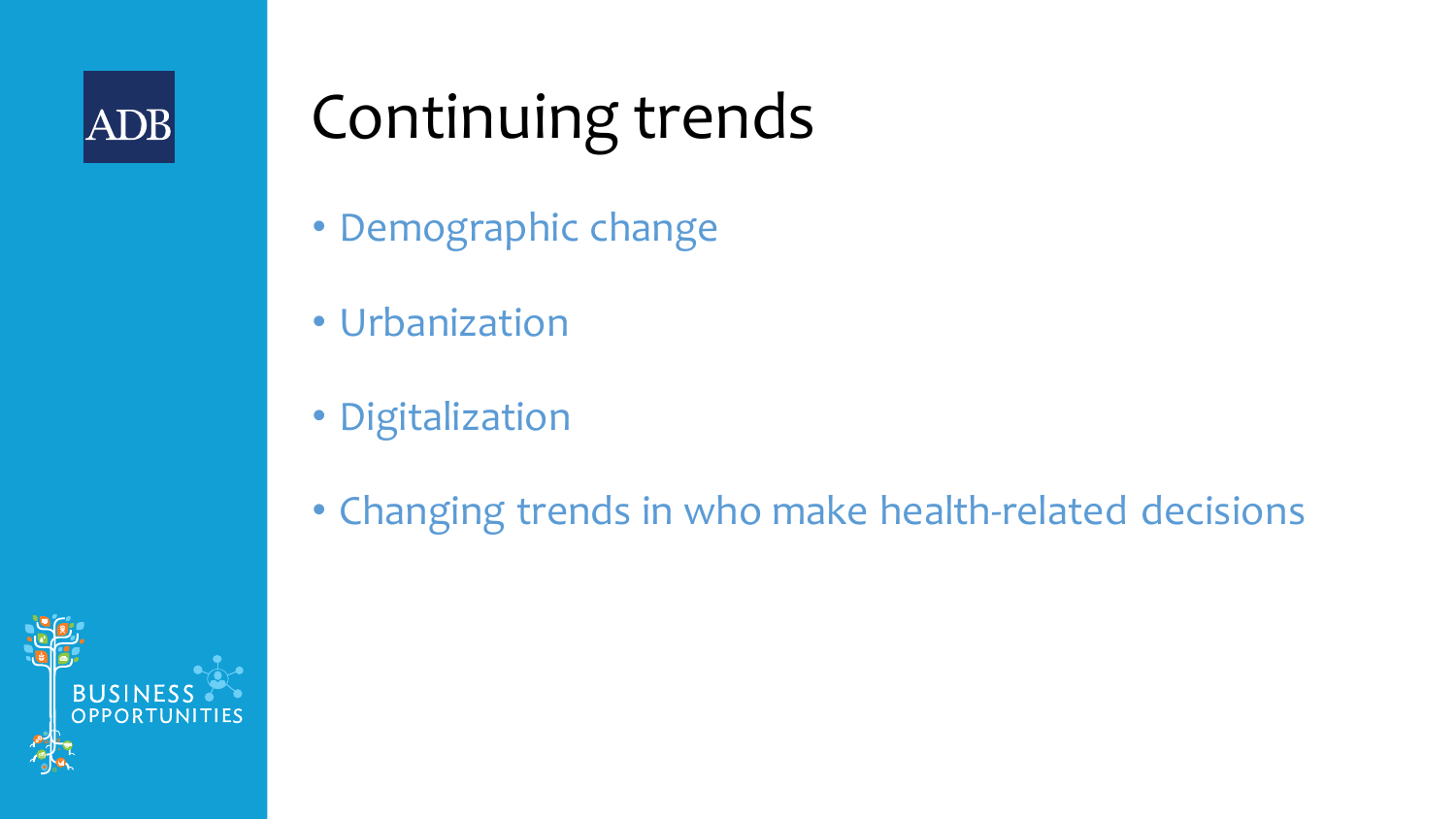## **Outlook**

- Increased spending on health address health system gaps highlighted by COVID-19 pandemic, improve preparedness, achieve UHC
- Multisectoral / integrated approaches
- More demand for knowledge products

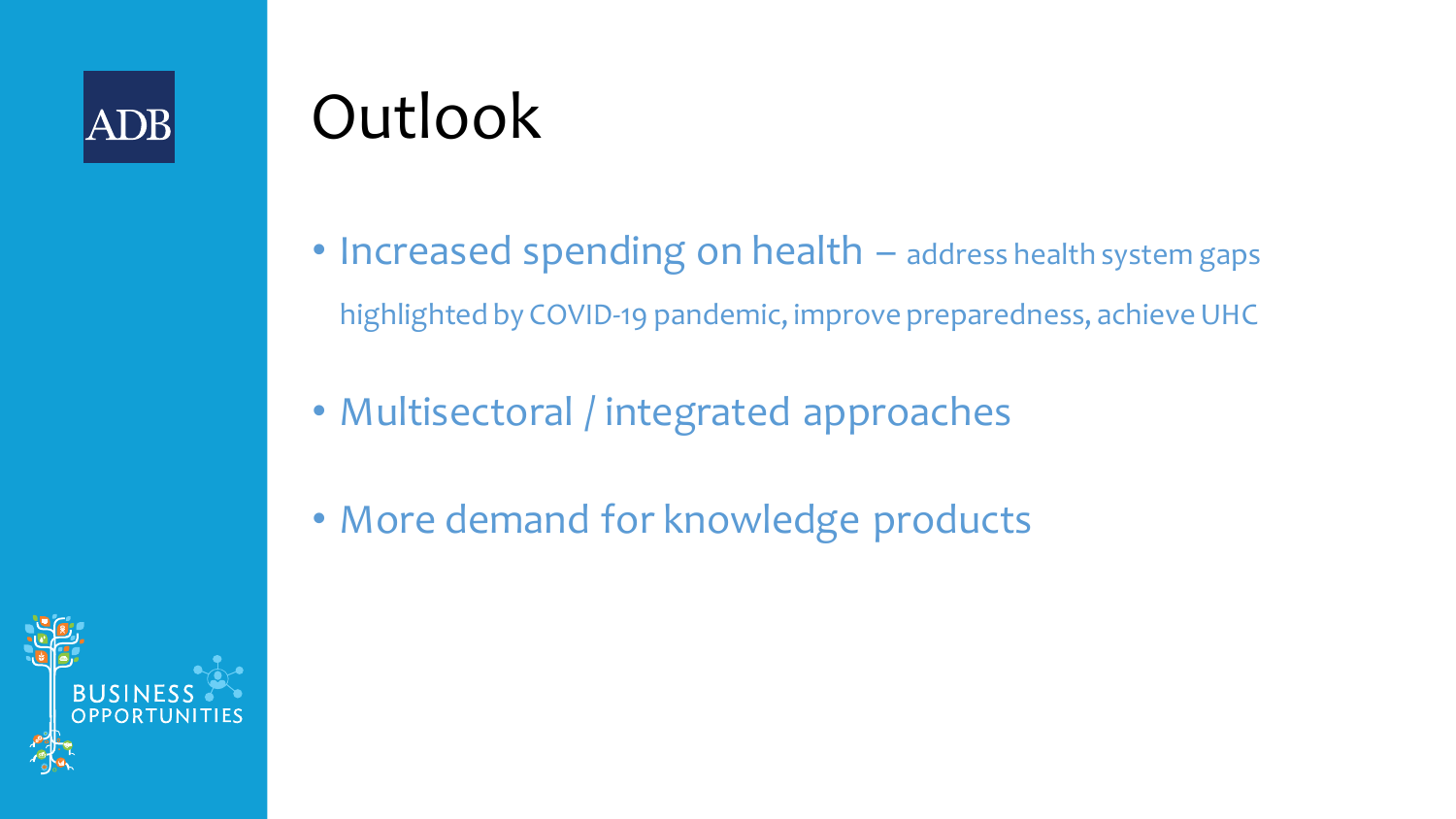# Health sector strategic framework

- Governance and policy regulation, legislation, stewardship, accountability
- Health workforce managerial, clinical, technical
- Health architecture material and information infrastructure, supply chains
- Financing and incentives public and private sectors

\* CROSS-CUTTING PRIORITIES: Climate / environment ; Gender

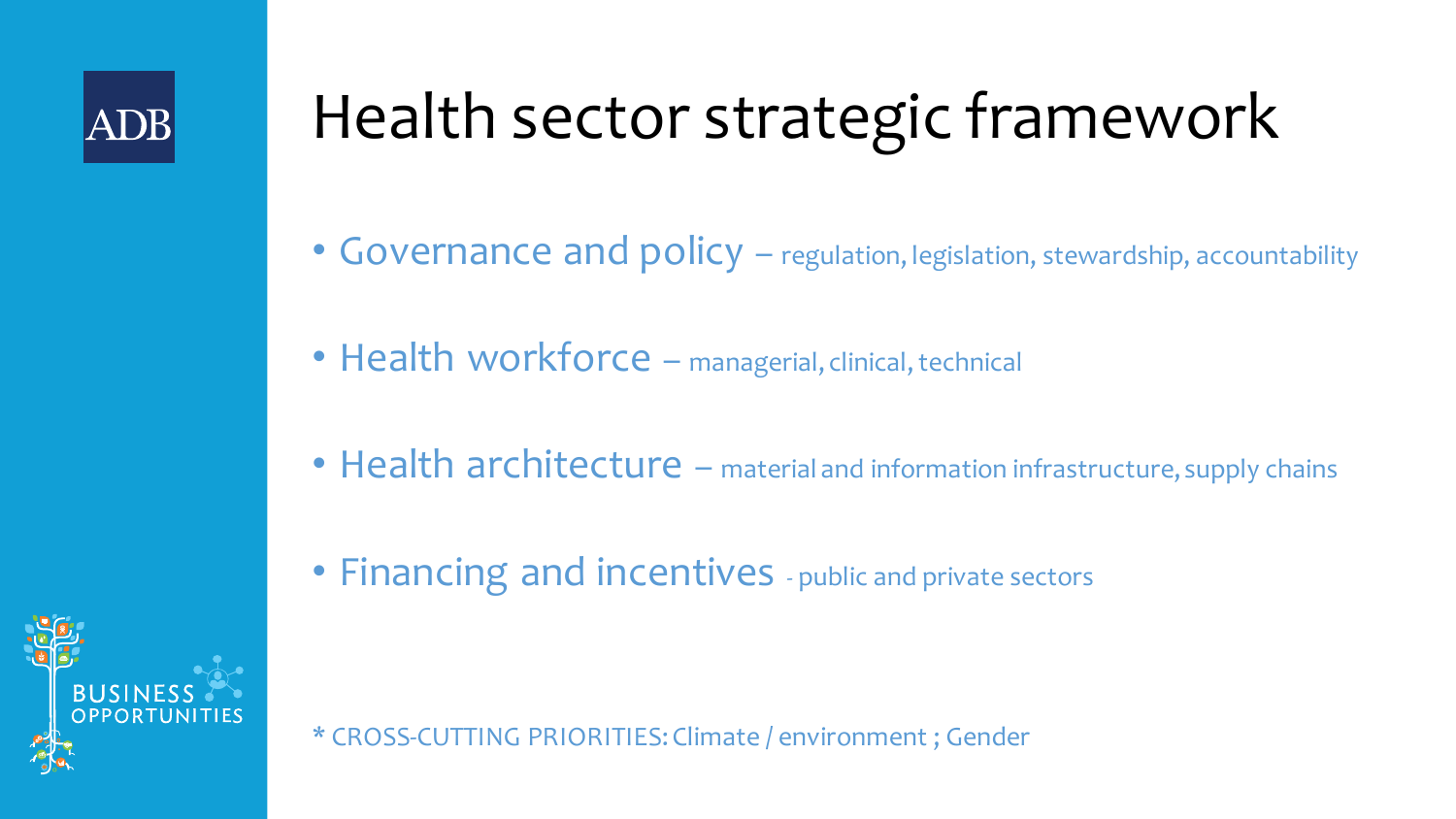

# **Pipeline Projects**

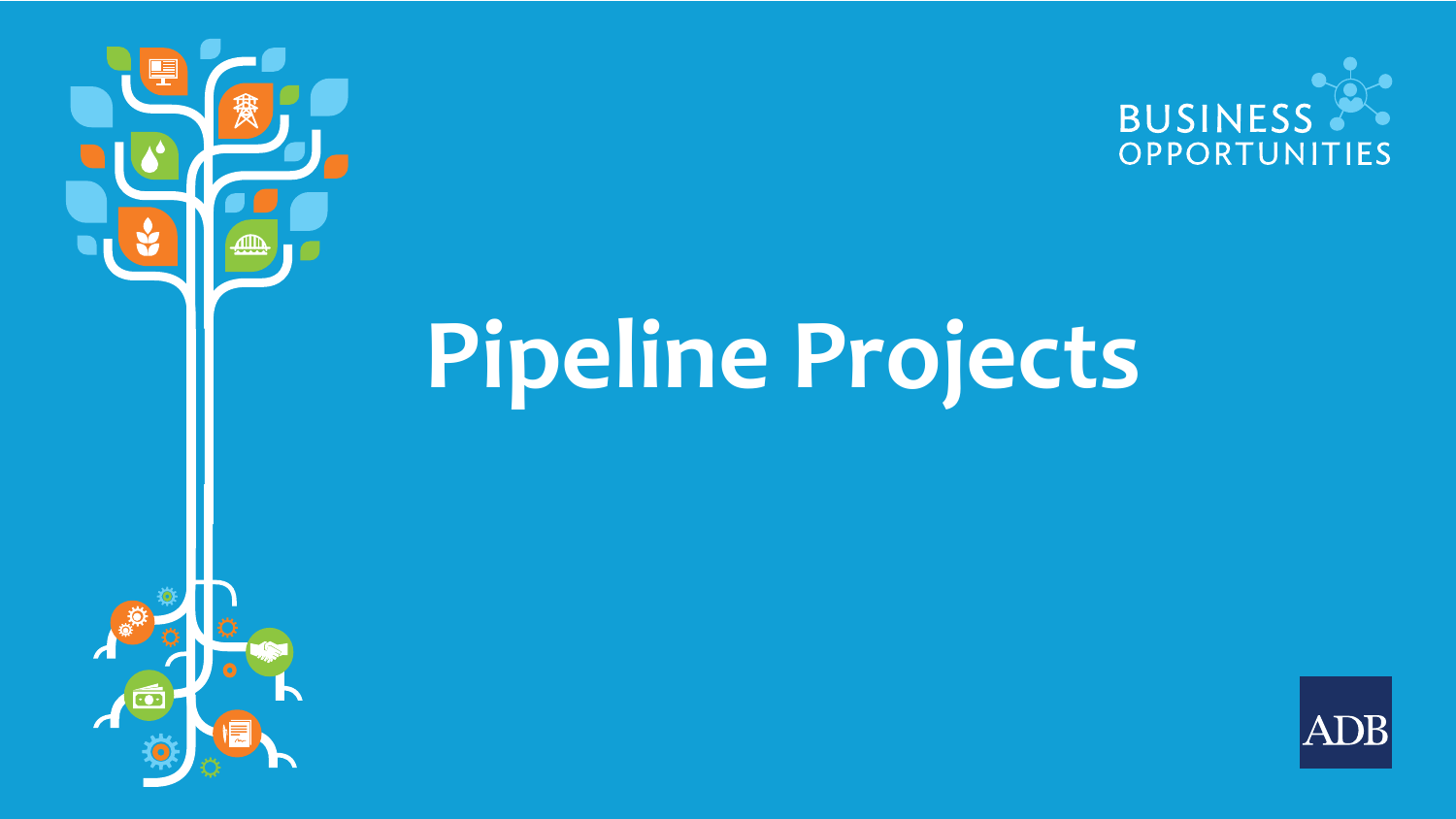

## Central West Asia

#### • Pakistan

• Khyber Pakhtunkhwa Health Systems Strengthening Program (2022) – [USD 50M, https://www.adb.org/projects/54297-](https://www.adb.org/projects/54297-001/main) 001/main

#### •Uzbekistan



• Integrated Perinatal Care Project (2022 or 2023) – USD 100M, <https://www.adb.org/projects/52340-002/main>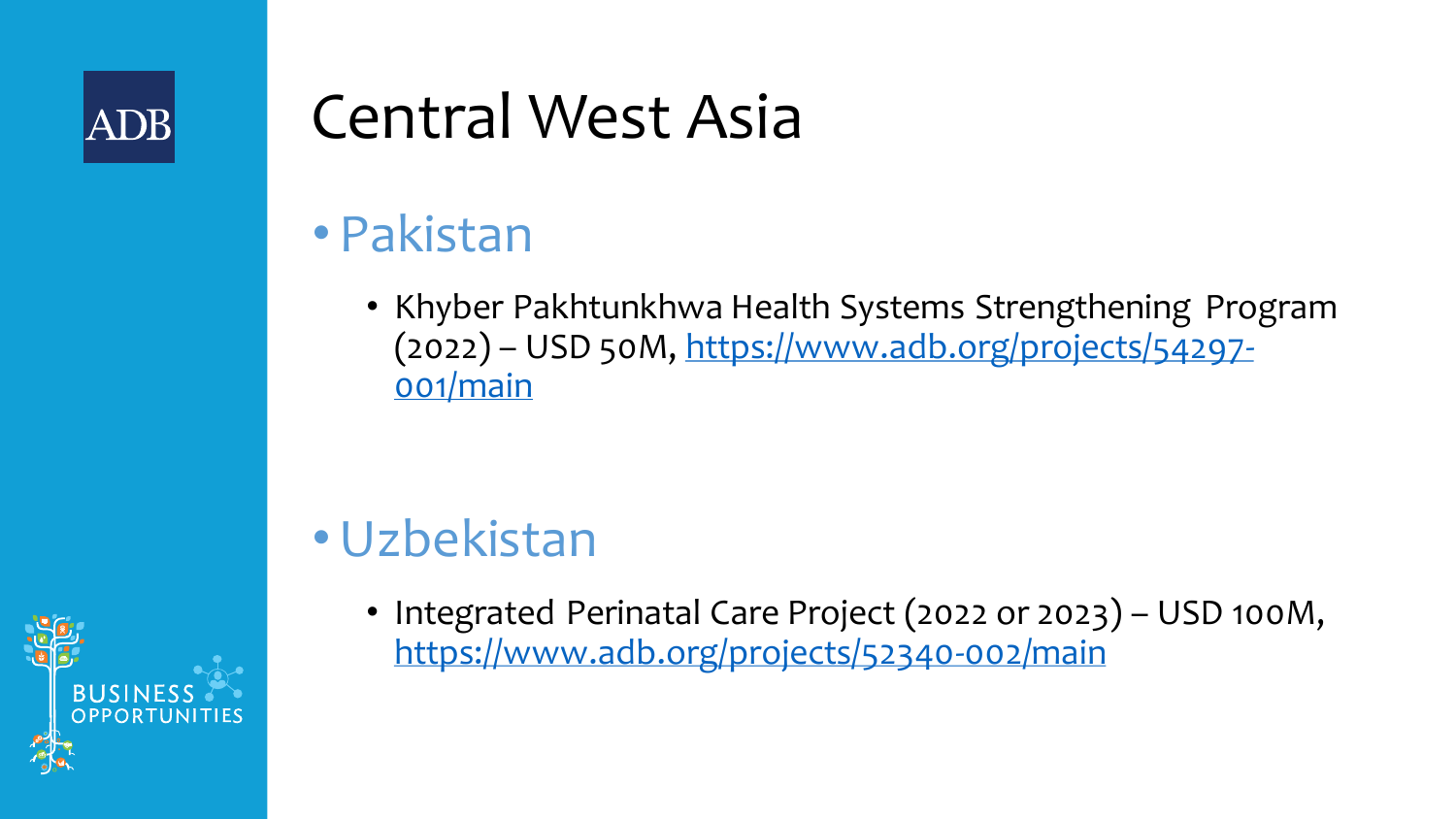

## South Asia

#### • Bangladesh

- Urban health care project (2022) USD 250M, <https://www.adb.org/projects/42177-013/main>
- Health system support programme (2022) USD 500M

### •India

• Pradhan Mantri Atmanirbhar Swasth Bharat Yojana (PMASBY) (2022-2024) - x4 projects, ~USD 1B, strengthening healthcare infrastructure e.g. new institutes (One Health, virology health research), labs, critical care services, ITsystems…

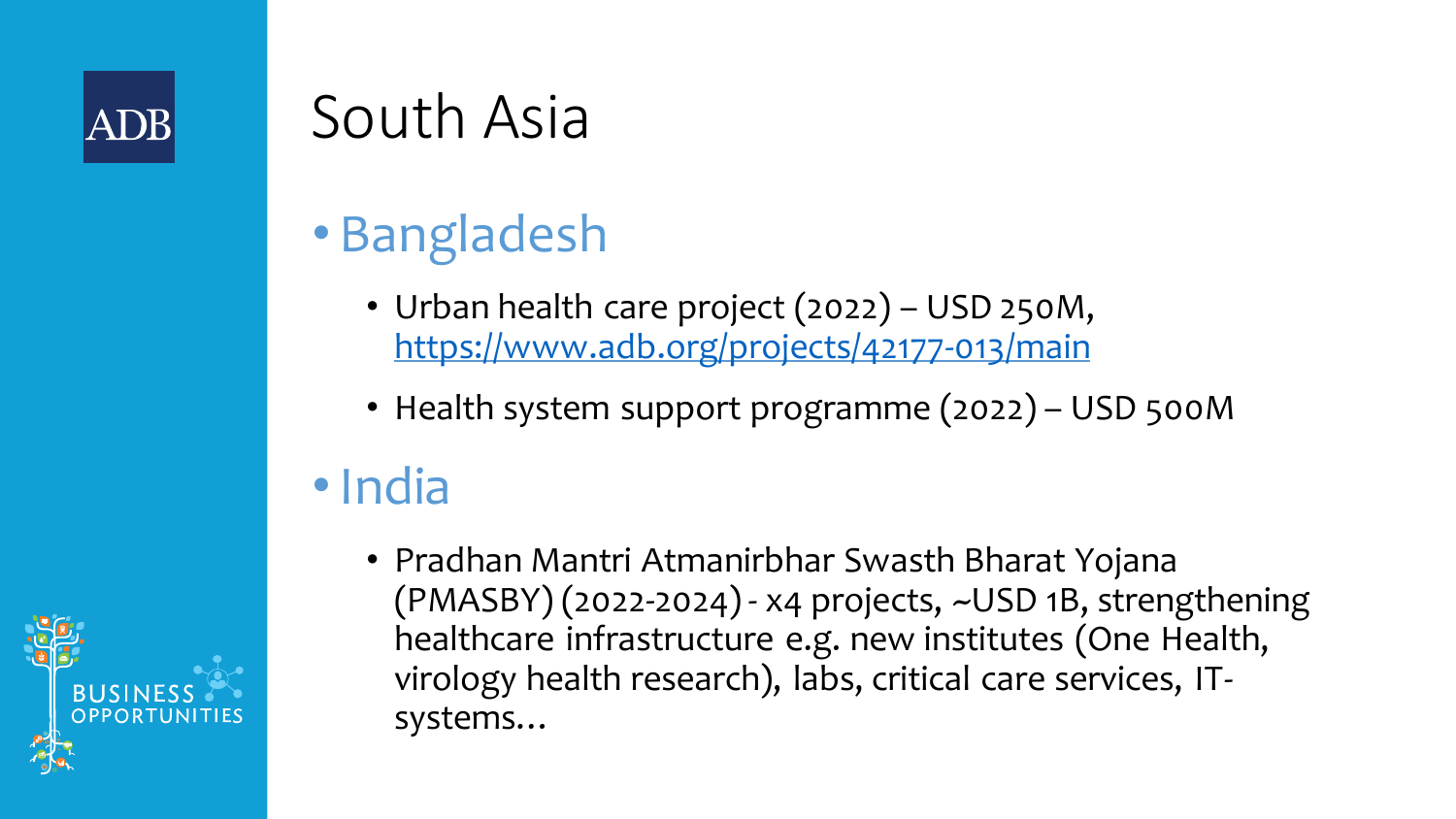## South East Asia

- Indonesia
	- Health system reform project (in preparation)
- Lao PDR
	- [Quality of Health Care project \(2022\) -](https://www.adb.org/projects/53291-001/main) https://www.adb.org/projects/53291-001/main
- Philippines
	- Building UHC project (2023) <https://www.adb.org/projects/55105-001/main>
- Greater Mekong Subregion
	- Healthy Borders project (2022 to 2023) <https://www.adb.org/projects/53290-001/main>

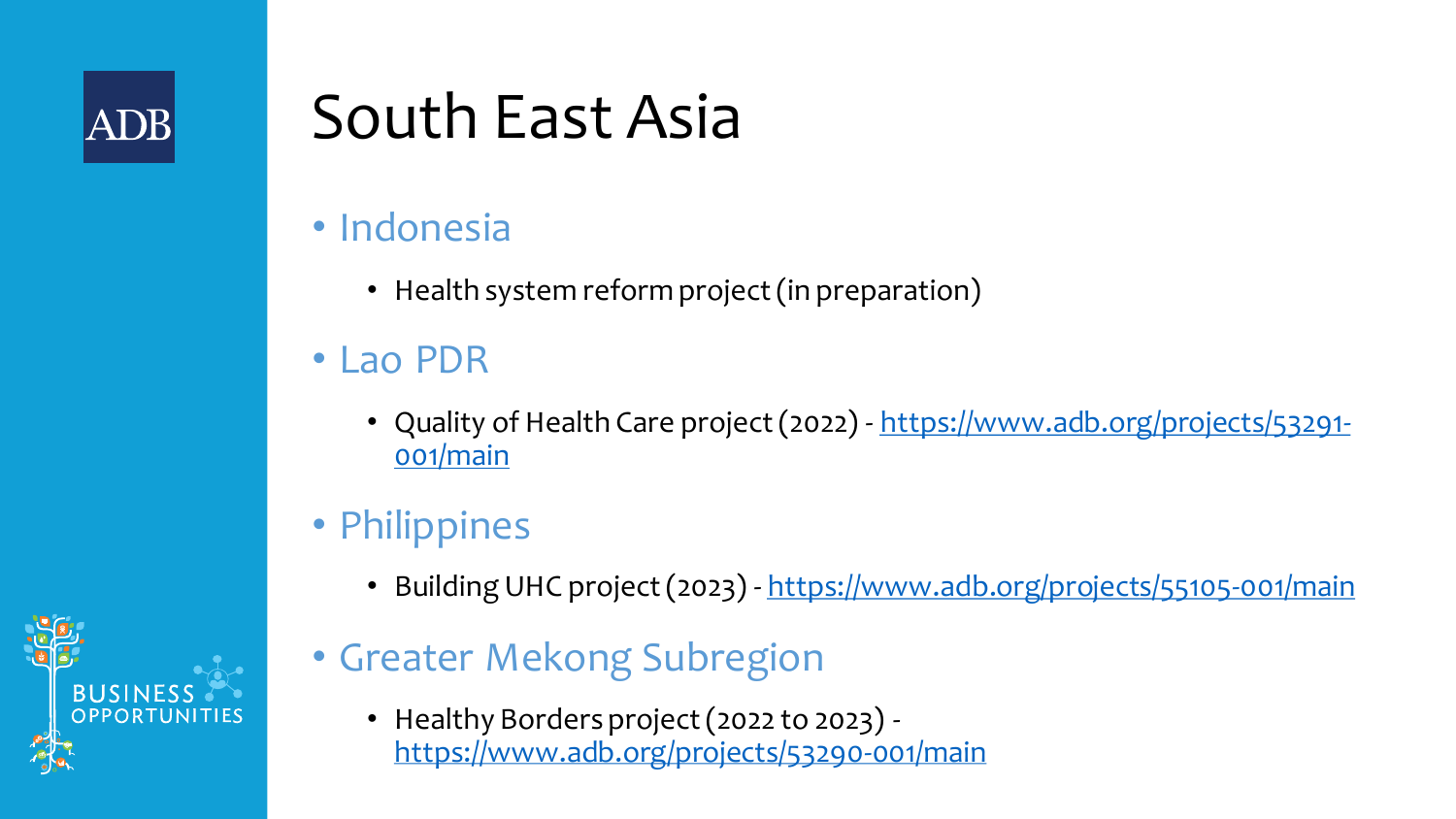

## East Asia

### • PRC

• Public Health institutional capacity building project (2022) – USD 300M

- Mongolia
	- Health Sector Development Project (2022, approval stage) USD 160M

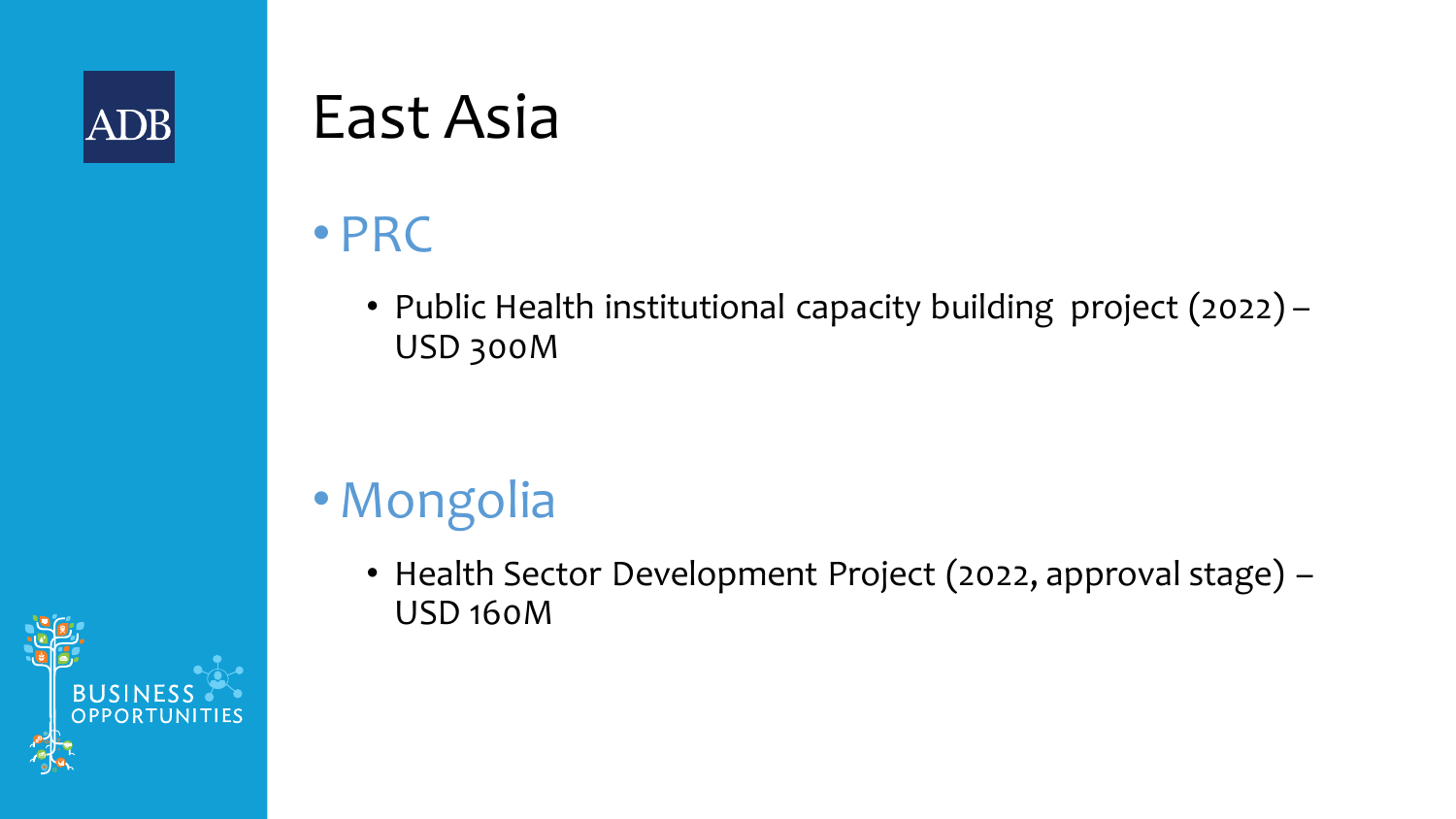

# Pacific

#### • Solomon Islands

• Health sector project, likely redevelopment of rural health facilities (approval Q4 2022 or Q1 2023) – USD 10M

#### • Kiribati

• Health infrastructure project (Q1 2023) – USD 25M, upgrades to two major hospitals